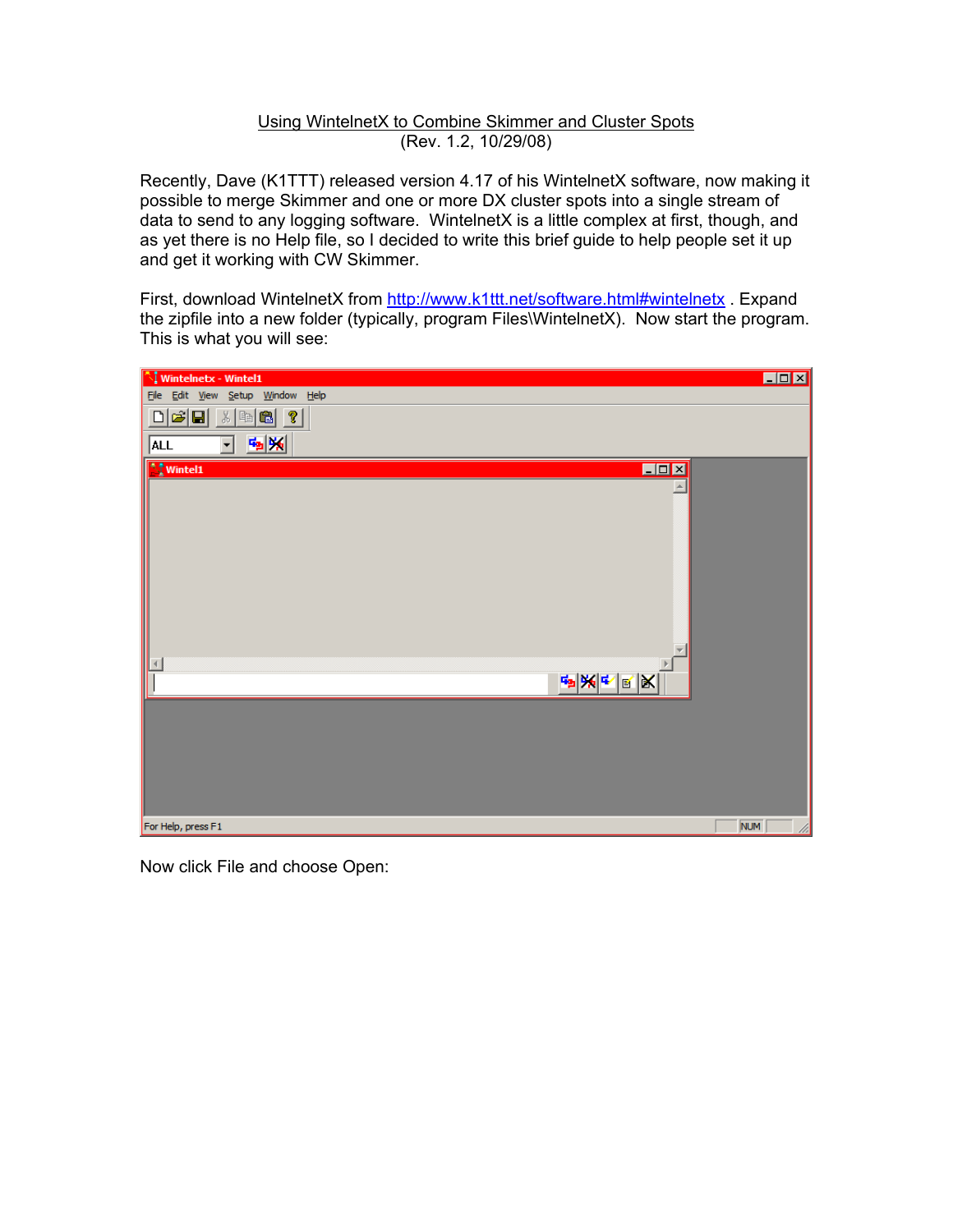| <b>Open</b>                            |                                                                                          | $?$ $\times$ |
|----------------------------------------|------------------------------------------------------------------------------------------|--------------|
| Look in: WintelnetX                    | <b>▼│←</b> 白 2 囲•                                                                        |              |
| com_to_cte.ini                         | skimmer_plus_2_nodes_to_logger.ini                                                       |              |
| cqdx_irc_test.ini                      | skimmer to cluster 1hop.ini                                                              |              |
| dupetest.ini                           | telnet_to_com.ini                                                                        |              |
| lirc test.ini                          | tnctotelnet k1ttt.ini                                                                    |              |
| kg2m.ini                               | tnctotelnet_localhost.ini                                                                |              |
| multi_sucker.ini                       | <b>Http://www.dooglesia.com/</b>                                                         |              |
|                                        | <b>Type: Configuration Settings</b><br>Date Modified: 1/7/2007 10:13 PM<br>Size: 1.69 KB |              |
| File name:                             |                                                                                          | Open         |
| Files of type:<br>Wintel Files (*.ini) |                                                                                          | Cancel       |

If you're not already there, navigate to the WintelnetX folder and you'll see this. Select the file titled "Skimmer plus 2 nodes to logger.ini" and click Open.

| Wintelnetx - skimmer_plus_2_nodes_to_logger.ini \                                | $\blacksquare$ $\blacksquare$ |
|----------------------------------------------------------------------------------|-------------------------------|
| File Edit View Setup Window Help                                                 |                               |
| 미혜태<br>$\lambda$ b c $\gamma$                                                    |                               |
| $\mathbf{G}_{\mathbf{B}}[\mathbf{M}_{\mathbf{B}}]$<br>$\mathbf{r}$<br><b>ALL</b> |                               |
| Skimmer_plus_2_nodes_to_logger.ini:RXTEL D/MD<br>skimmer_plus_                   | $\underline{\Box\Box} \times$ |
| $\underline{\Box} \boxdot \boxtimes$<br>skimmer_plus_2_nodes_to_logger.ini:TTT D |                               |
|                                                                                  |                               |
|                                                                                  |                               |
|                                                                                  |                               |
|                                                                                  |                               |
|                                                                                  |                               |
|                                                                                  |                               |
|                                                                                  |                               |
|                                                                                  |                               |
|                                                                                  |                               |
|                                                                                  |                               |
|                                                                                  |                               |
| <u>ゃ</u> ៷⋖⋓⋉                                                                    |                               |
|                                                                                  |                               |
| $\vert \vert$                                                                    |                               |
|                                                                                  | 响频中<br>10 D                   |
|                                                                                  |                               |
| Skimmer_pl <b>EIE EI</b>                                                         |                               |

First restore the minimized window at the lower left. Now click on Window and choose Tile. That will produce this: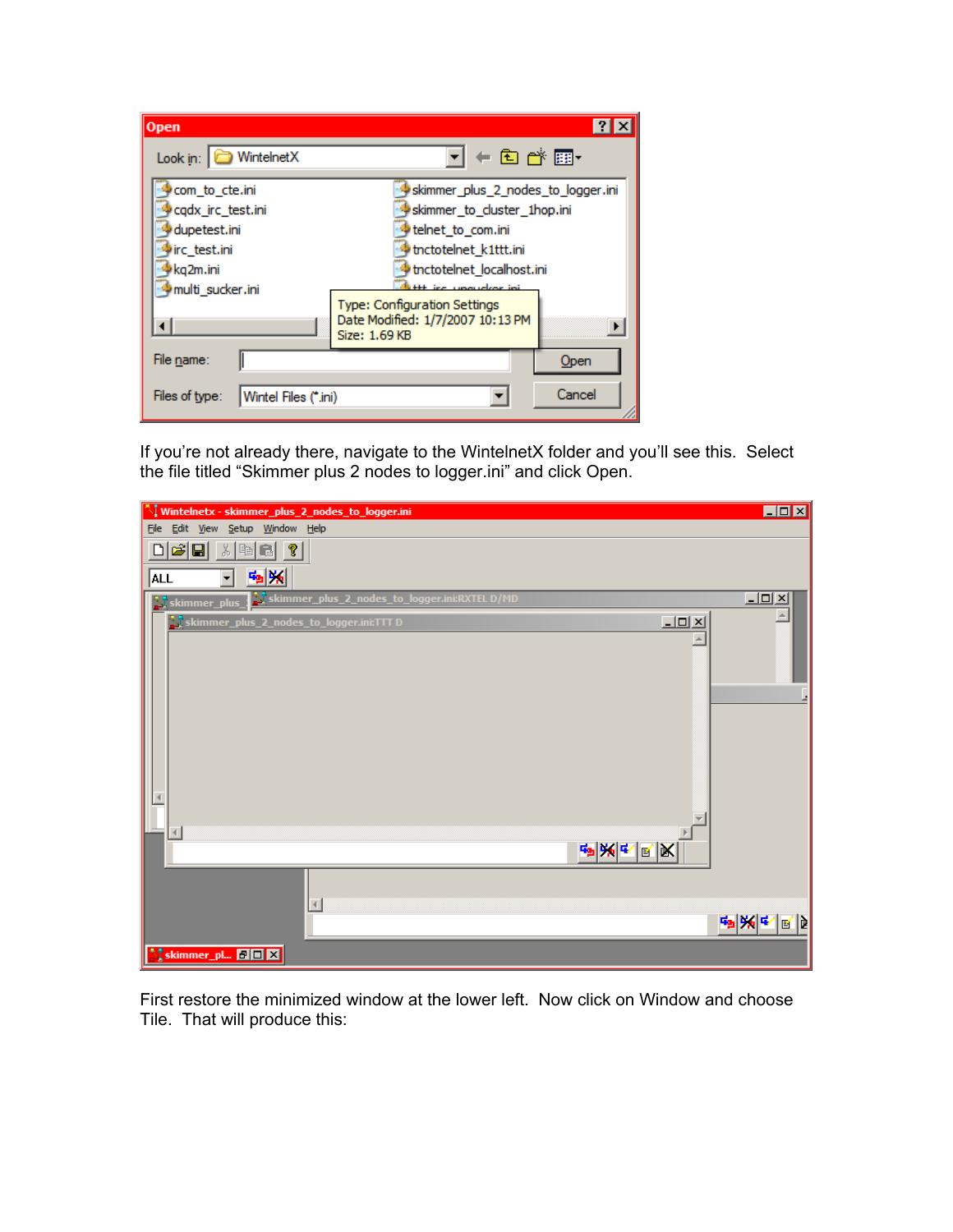| े। Wintelnetx - skimmer_plus_2_nodes_to_logger.ini |                                        |                                             | $\blacksquare$ $\blacksquare$     |
|----------------------------------------------------|----------------------------------------|---------------------------------------------|-----------------------------------|
| File Edit View Setup Window Help                   |                                        |                                             |                                   |
| $\lambda$ best ?<br>미려대                            |                                        |                                             |                                   |
| 59 %<br>ALL                                        |                                        |                                             |                                   |
| Skimmer_plus_2_nodes_to_logger.ini:Main            | $\blacksquare$ D $\blacksquare$        | Skimmer_plus_2_nodes_to_logger.ini:RXTELD/M | $\underline{\Box\Box}\times$      |
| TEL port loaded                                    |                                        |                                             |                                   |
| RXTEL port loaded                                  |                                        |                                             |                                   |
| node port loaded                                   |                                        |                                             |                                   |
|                                                    | $\overline{ }$                         |                                             |                                   |
|                                                    |                                        |                                             |                                   |
| S skimmer_plus_2_nodes_to_logger.ini:node D        | $\Box$                                 | S, skimmer_plus_2_nodes_to_logger.ini:TELD  | $\underline{\Box} \boxdot \times$ |
|                                                    |                                        |                                             |                                   |
|                                                    |                                        |                                             |                                   |
|                                                    |                                        |                                             |                                   |
|                                                    | $\ensuremath{\left \mathbf{r}\right }$ |                                             |                                   |
|                                                    |                                        |                                             |                                   |
| skimmer_plus_2_nodes_to_logger.ini:TTT D           | $\Box$                                 | V Wintel1                                   | $\underline{\Box} \boxdot \times$ |
|                                                    |                                        |                                             |                                   |
|                                                    |                                        |                                             |                                   |
|                                                    |                                        |                                             |                                   |
|                                                    | $\,$ $\,$ $\,$                         |                                             |                                   |
|                                                    |                                        |                                             |                                   |
|                                                    |                                        |                                             |                                   |

Note that the upper left window is titled Main. This is your operator's console, which keeps you up to date on what the program is doing. The window immediately to its right is the RXTEL window, which will send the combined data stream to your logger.

The window immediately below the console is titled "Node". That is the first Telnet cluster connection. Let's find out some more about it. Right above the console window is a drop-down box that currently shows "ALL". Click the down arrow, and you see: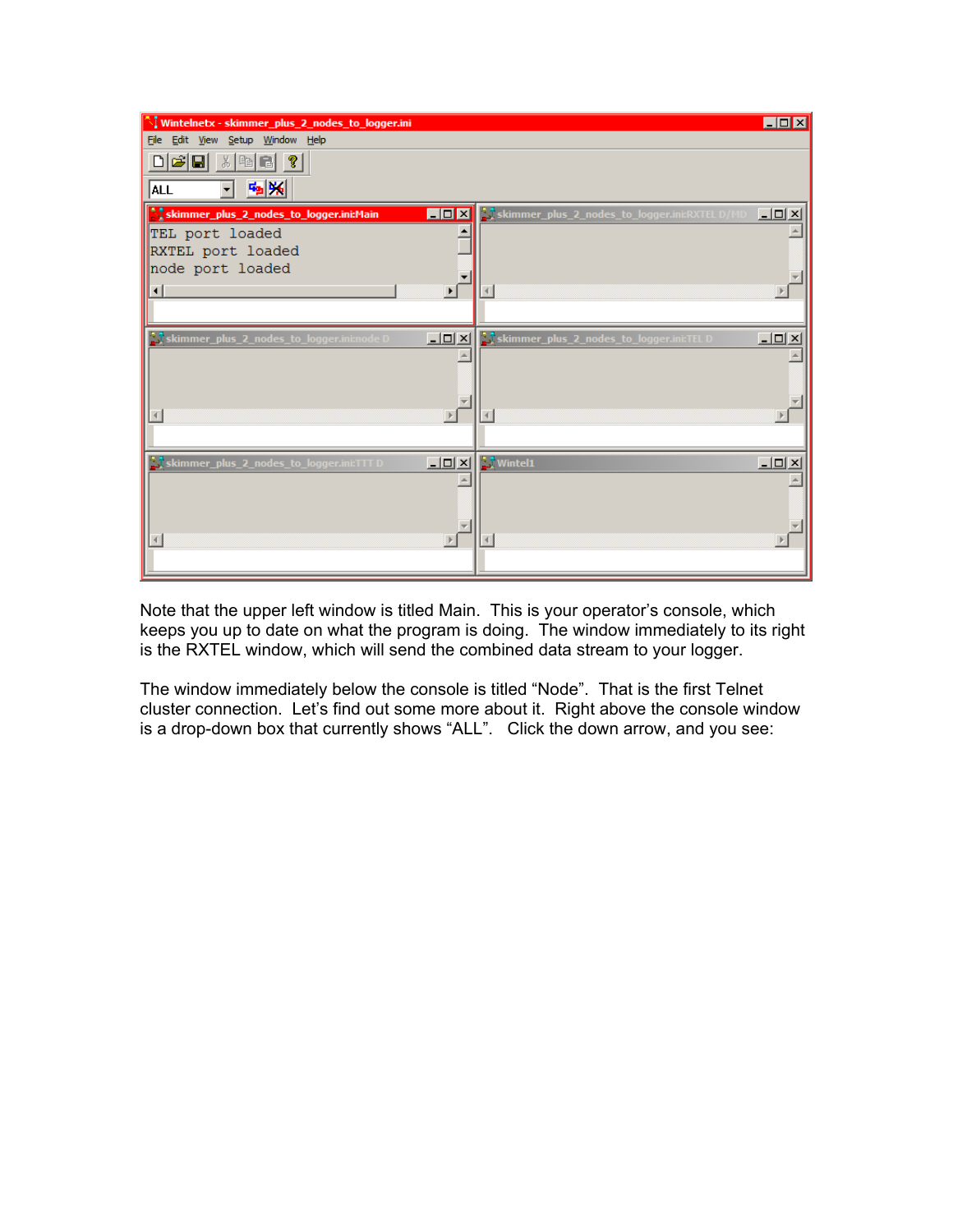| V Wintelnetx - skimmer_plus_2_nodes_to_logger.ini                                                                                   | $\Box$ D $\times$                                                                      |
|-------------------------------------------------------------------------------------------------------------------------------------|----------------------------------------------------------------------------------------|
| File Edit View Setup Window Help                                                                                                    |                                                                                        |
| $D \hat{\mathbf{z}}$ di<br>$\lambda$ (b) c) ?<br>59 %<br> ALL                                                                       |                                                                                        |
|                                                                                                                                     |                                                                                        |
| <b>ALL</b><br>TEL<br>$\underline{\Box\Box}\times$<br>2_nodes_to_logger.ini:Main<br>oaded<br><b>RXTEL</b><br>node<br>loaded<br>$\Pi$ | <u>ិរិ្ត skimmer_plus_2_nodes_to_logger.ini:RXTEL D/MD</u><br>$\Box$ o $x$             |
| loaded<br>$\blacktriangleright$<br>⊣                                                                                                |                                                                                        |
| skimmer_plus_2_nodes_to_logger.ini:node D<br>$\underline{\blacksquare}$                                                             | skimmer_plus_2_nodes_to_logger.ini:TEL D<br>$\underline{\Box} \Box \underline{\times}$ |
| $\blacktriangleright$<br>$\vert \vert$                                                                                              | $\left  \cdot \right $                                                                 |
| skimmer_plus_2_nodes_to_logger.ini:TTT D<br>$\underline{\Box}$                                                                      | $\sum$ Wintel1<br>$\underline{\Box} \Box \underline{\times}$                           |
| $\blacktriangleright$                                                                                                               | $\left  \cdot \right $                                                                 |

Select "node." Now click "Setup" in the main menu and select Edit Port! You will see:

| <b>Net Connection Setup</b>      |                          |
|----------------------------------|--------------------------|
| Connection Setup                 |                          |
| Host Name or IP                  | w3lpl.net                |
| Port Number                      | 23                       |
| General Port Setup               |                          |
| Name                             | node                     |
| Is TNC                           | <b>FALSE</b>             |
| Stream                           | A                        |
| Buffer                           | 32000                    |
| Keep Alive Time                  | 0                        |
| Port Data Type                   | Cluster User             |
| MyCall INET                      | AntiLoop Px <            |
| Hops <sup>[99]</sup>             | 10<br>Dupes              |
| CR/LF <sup>1</sup> 2             | 0=none,1=cr,2=lf,3=cr/lf |
| Add Console Routes Automatically |                          |
| ΰK                               | Cancel                   |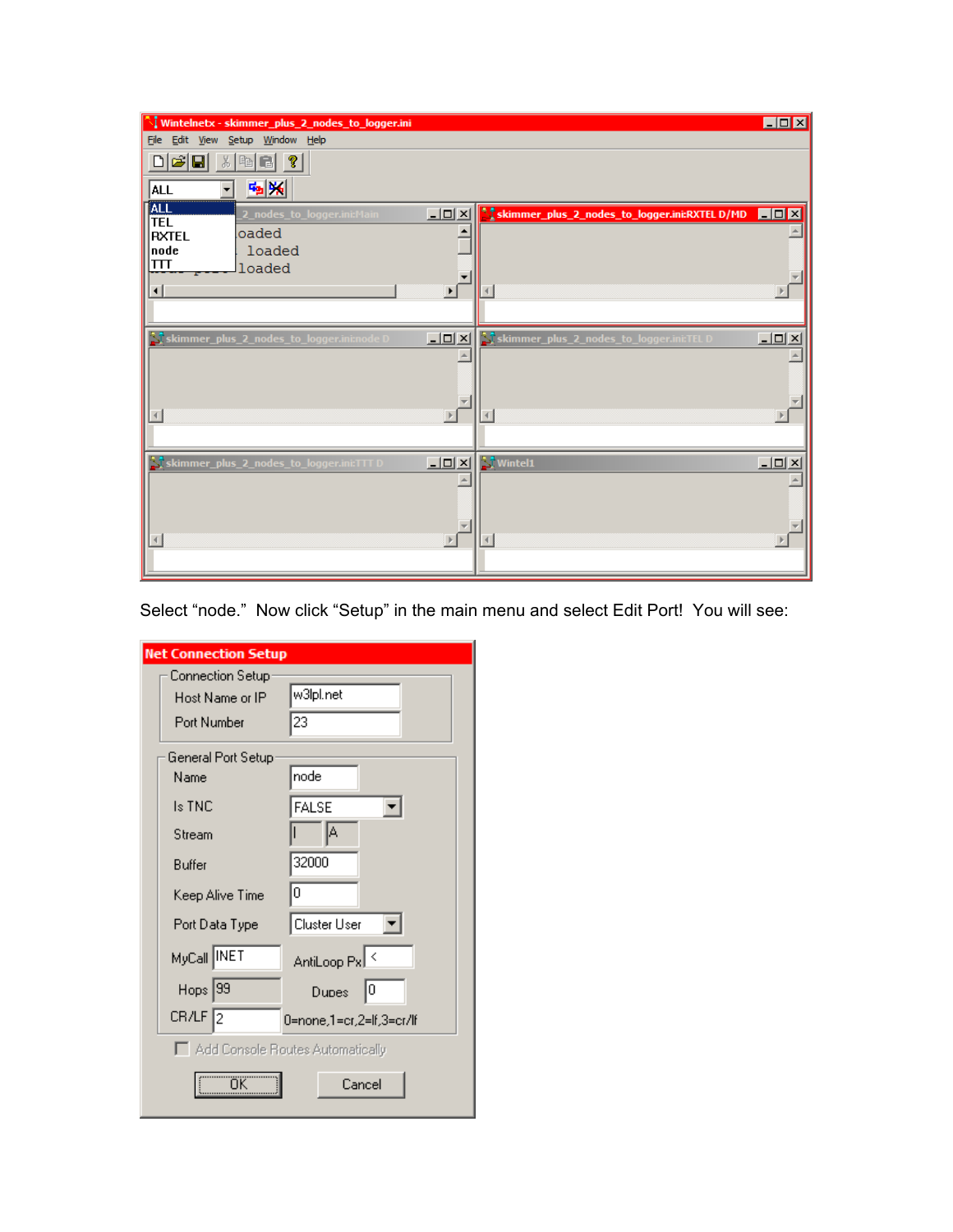This same dialog appears whenever you edit a port. The only thing you need to be concerned with here is the name, it'll help if it is something a little more distinctive. In this case, I changed it to LPL and OK'd out. That takes you to another dialog for setting up an automatic log-in.

| <b>Connect Script Setup</b> | $\overline{\mathbf{x}}$ |
|-----------------------------|-------------------------|
| Prompt                      | Response                |
|                             |                         |
|                             |                         |
|                             |                         |
| Enable automatic reconnect  | 60 Seconds              |
| ΰK                          | Cancel                  |

This one is really easy. Just type the last little bit of text that the cluster sends when asking you to log in, in the Prompt column. For most clusters, that is simply "callsign:" – omit the quotation marks but don't forget the colon. I also suggest you check the Enable automatic reconnect option, just to make things easier, and set it to 120 or 180 seconds. Here's how one of the script windows looks with these things done: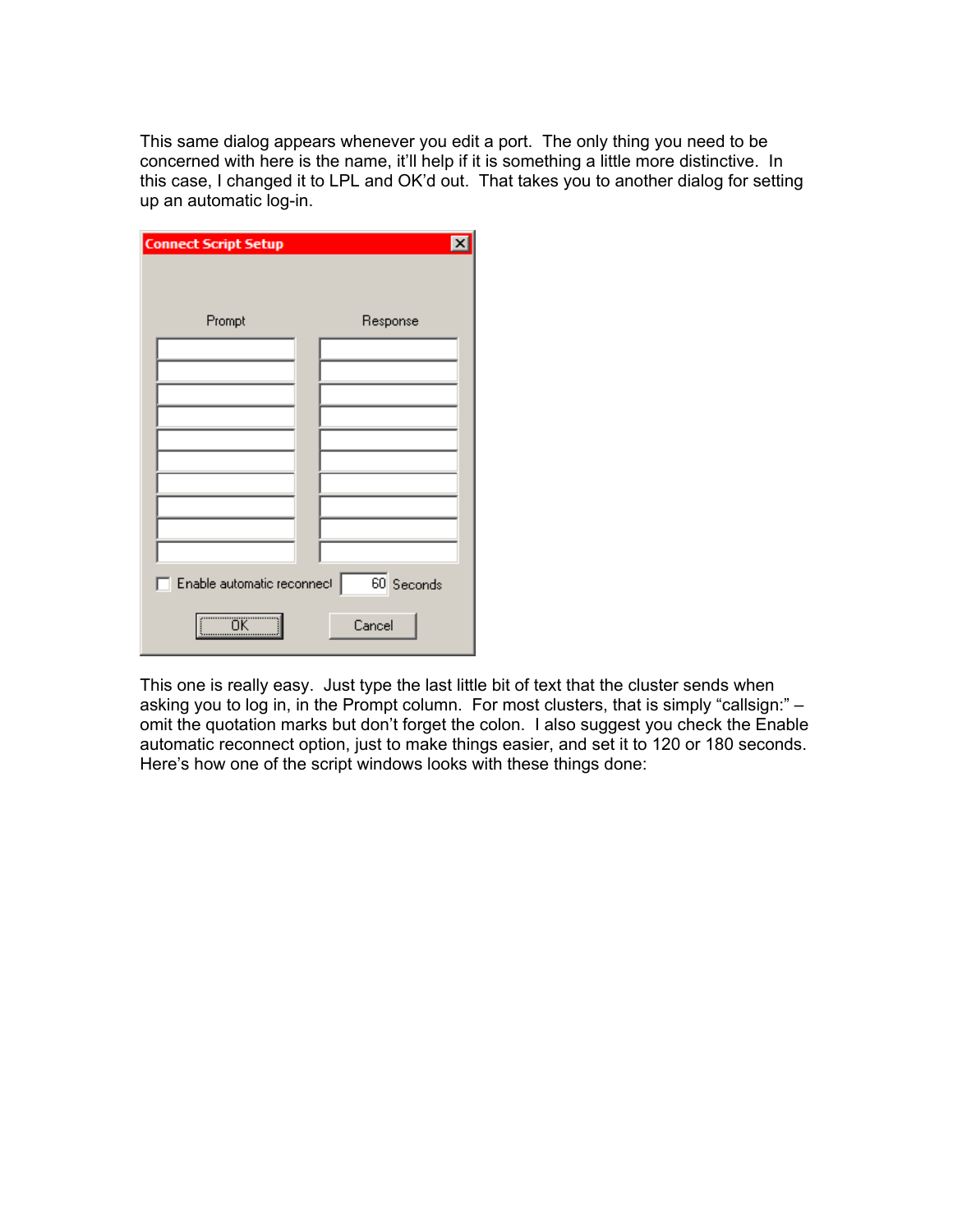| <b>Connect Script Setup</b>                | $\vert x \vert$ |
|--------------------------------------------|-----------------|
|                                            |                 |
|                                            |                 |
| Prompt                                     | Response        |
| call:                                      | n4zr            |
|                                            |                 |
|                                            |                 |
|                                            |                 |
|                                            |                 |
|                                            |                 |
|                                            |                 |
|                                            |                 |
|                                            |                 |
| $\triangledown$ Enable automatic reconnect | 180 Seconds     |
| OK                                         | Cancel          |

If you need to get back to any of the script windows, you can do it by selecting the port in the edit window, and then clicking on "Setup" and selecting "Edit Script!" When it's as you want it, OK out, and you'll be back at the main window.

Note that the edit window is now empty. That's because the port "node" has been renamed. You'll need to click the drop-down arrow again and select either LPL or another specific port.

So now select the "TEL" port and go through the Setup|Edit Port! Process again. This time you see: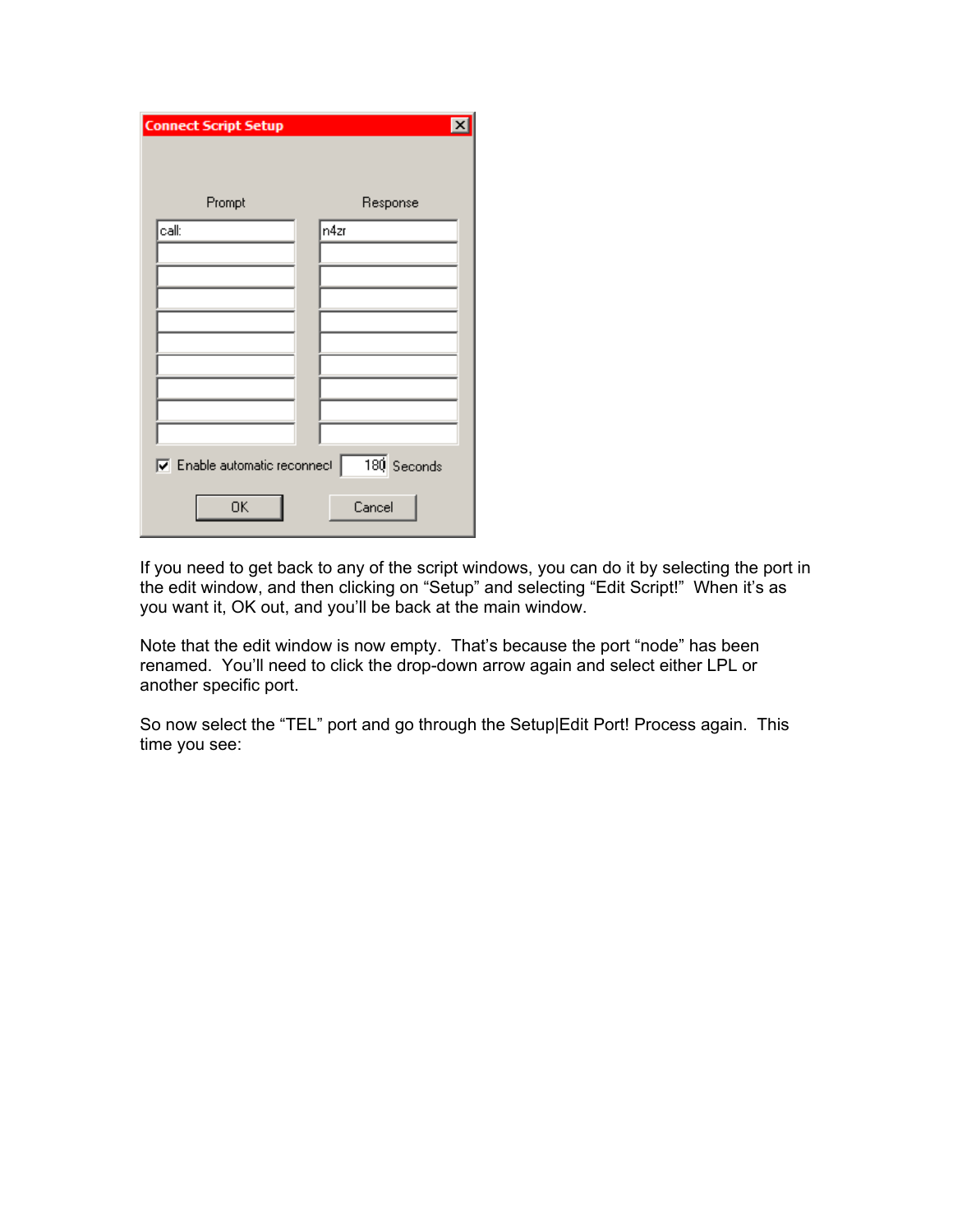| <b>Net Connection Setup</b>         |                          |
|-------------------------------------|--------------------------|
| Connection Setup<br>Host Name or IP | 192.168.0.205            |
| Port Number                         | 7300                     |
| General Port Setup:                 |                          |
| Name                                | TEL                      |
| ls TNC                              | FALSE                    |
| Stream                              | A                        |
| Buffer                              | 32000                    |
| Keep Alive Time                     | 0                        |
| Port Data Type                      | Cluster User             |
| MyCall NET                          | AntiLoop Px <            |
| $Hops$ 39                           | 10<br>Dupes              |
| $CR/LF$ 2                           | 0=none,1=cr,2=lf,3=cr/lf |
| Add Console Routes Automatically    |                          |
| OΚ                                  | Cancel                   |

This is the port that connects to CW Skimmer, and a couple of things need to be changed here. Dave's example points to one of the computers on his multi-multi network. Assuming you are a single op with one computer running Skimmer, WintelnetX and your logging program, change the Host Name or IP to 127.0.0.1. By default, Skimmer puts out spots on port 7300, so unless you have changed that, leave this alone – in any case, they must match.

I would also change the port name to SKIM – easier to remember. When you set up the script for Skimmer, remember that its prompt is "callsign:", not "call:".

This is how the main screen looks now: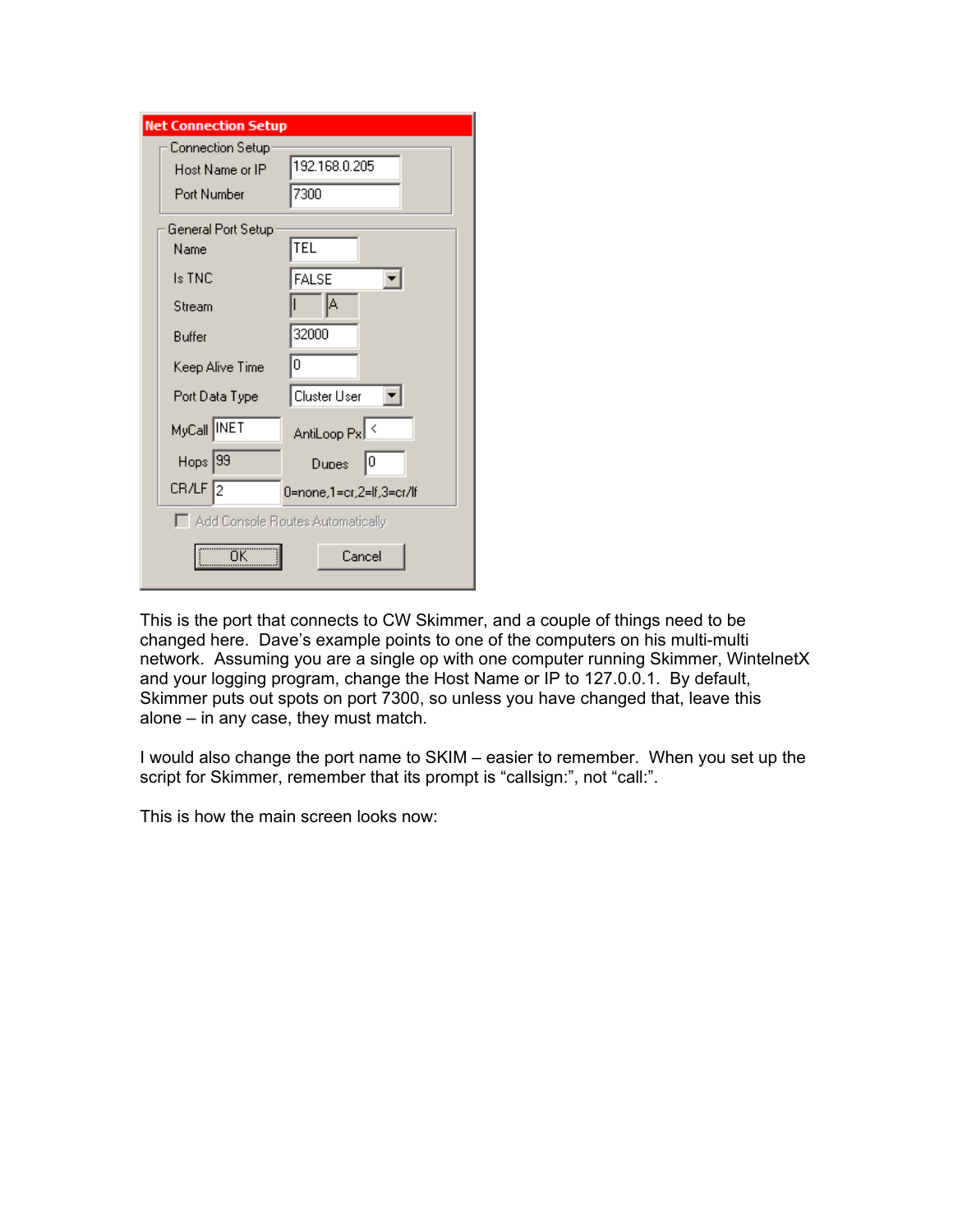| े। Wintelnetx - skimmer_plus_2_nodes_to_logger.ini                                       | $\blacksquare$ $\blacksquare$ $\times$                                            |
|------------------------------------------------------------------------------------------|-----------------------------------------------------------------------------------|
| File Edit View Setup Window Help                                                         |                                                                                   |
| $\frac{1}{2}$ in $\frac{1}{2}$<br>미려대                                                    |                                                                                   |
| 喃喃<br>$\overline{\phantom{a}}$                                                           |                                                                                   |
| skimmer_plus_2_nodes_to_logger.ini:Main<br>$\Box$ l $\Box$                               | $\Box$ ol $\times$<br>skimmer_plus_2_nodes_to_logger.ini:RXTELD/MI                |
| TEL port loaded                                                                          |                                                                                   |
| RXTEL port loaded                                                                        |                                                                                   |
| node port loaded                                                                         |                                                                                   |
| $\blacktriangleright$<br>$\left  \cdot \right $                                          |                                                                                   |
|                                                                                          |                                                                                   |
| S skimmer_plus_2_nodes_to_logger.ini:LPL D<br>$\underline{\Box} \Box \underline{\times}$ | S, skimmer_plus_2_nodes_to_logger.ini:SKIM D<br>$\underline{\Box} \boxdot \times$ |
|                                                                                          |                                                                                   |
|                                                                                          |                                                                                   |
|                                                                                          |                                                                                   |
| $\mathbb{R}$                                                                             | $\left($                                                                          |
|                                                                                          |                                                                                   |
| Stammer_plus_2_nodes_to_logger.ini:TTTD                                                  | <b>HOM</b> Mintel1<br>$\underline{\Box} \Box \underline{\times}$                  |
|                                                                                          |                                                                                   |
|                                                                                          |                                                                                   |
|                                                                                          |                                                                                   |
|                                                                                          |                                                                                   |
|                                                                                          |                                                                                   |

Let's see if anything needs fixing on TTT.

| <b>Net Connection Setup</b> |                                  |
|-----------------------------|----------------------------------|
| Connection Setup            |                                  |
| Host Name or IP             | k1ttt.net                        |
| Port Number                 | 23                               |
| General Port Setup          |                                  |
| Name                        | <b>TTT</b>                       |
| Is TNC                      | <b>FALSE</b>                     |
| Stream                      | A                                |
| Buffer                      | 32000                            |
| Keep Alive Time             | 10                               |
| Port Data Type              | Cluster User                     |
| MyCall INET                 | AntiLoop Px <                    |
| $Hops$ 39                   | 10<br>Dupes                      |
| $CR/LF$ 2                   | 0=none,1=cr,2=lf,3=cr/lf         |
|                             | Add Console Routes Automatically |
| ŐK                          | Cancel                           |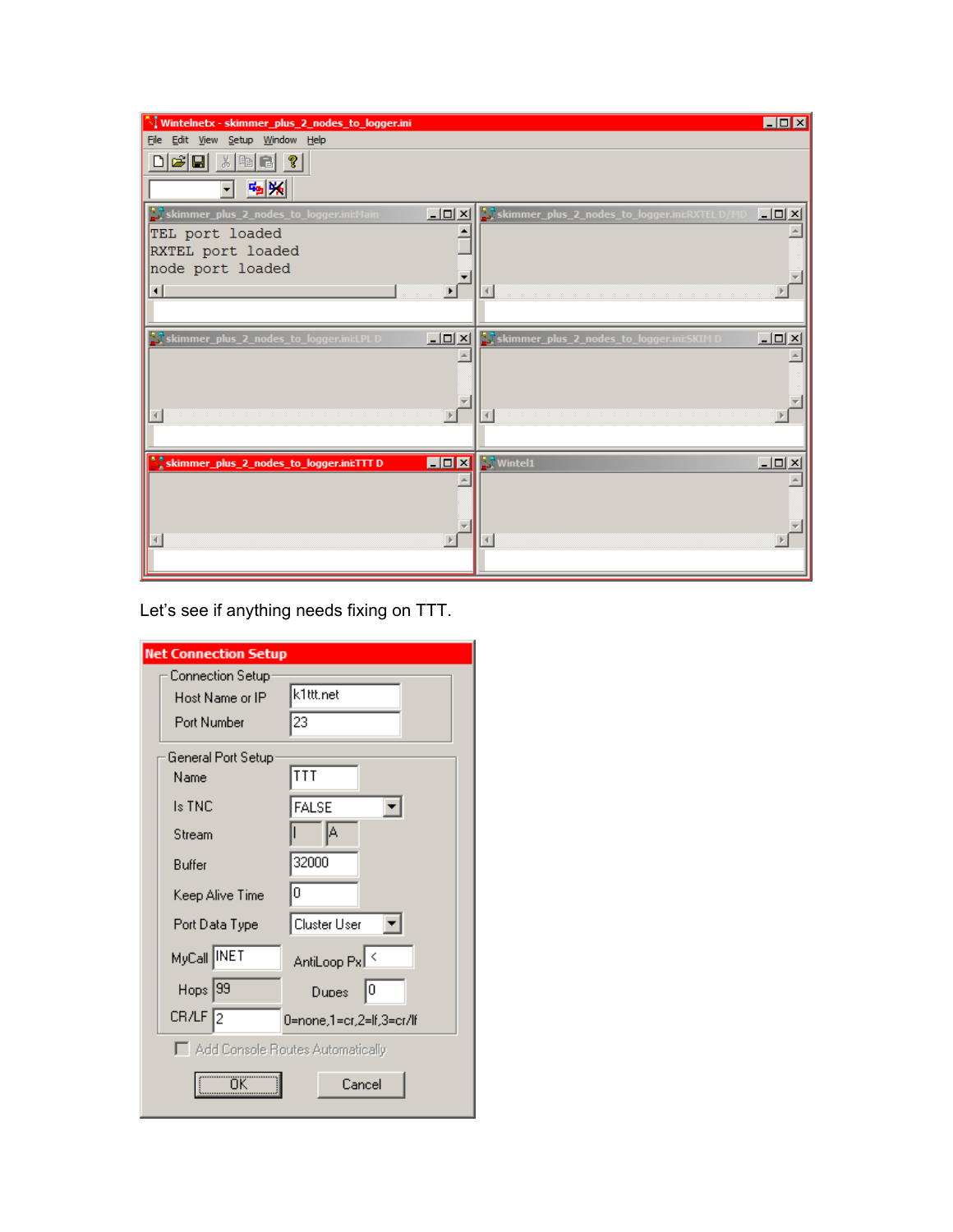No, that should work fine. Instead of the IP address, this one uses the Host Name. Set up the logon script just as you did for LPL.

OK out, get back to the main screen, and – believe it or not – you're ready to connect to the various data sources. Before you do that, though, there are a couple of things in Skimmer that you need to check. So start Skimmer and click on the Settings button (or select "Settings" from the View menu. You'll see this dialog:

| <b>Settings</b>                                                                         | $\times$                                                                                 |
|-----------------------------------------------------------------------------------------|------------------------------------------------------------------------------------------|
| Radio   Audio   Misc.   Operator   Telnet   Calls                                       |                                                                                          |
| Hardware Type<br>C 3-kHz Radio<br>C SoftRock<br>C SoftRock-IF<br>$C$ SDR-IQ<br>$C$ QS1R | LO Frequency, Hz<br>7014177<br>쉬<br>CW Pitch, Hz<br>450<br>≑∣<br>Audio IF, Hz<br>회<br>Iо |
| Sampling Rate<br>$\degree$ 48 kHz<br>$C$ 96 kHz<br>$\degree$ 192 kHz                    |                                                                                          |
|                                                                                         | öκ<br>Cancel                                                                             |

Now click on the Telnet tab, and you'll see: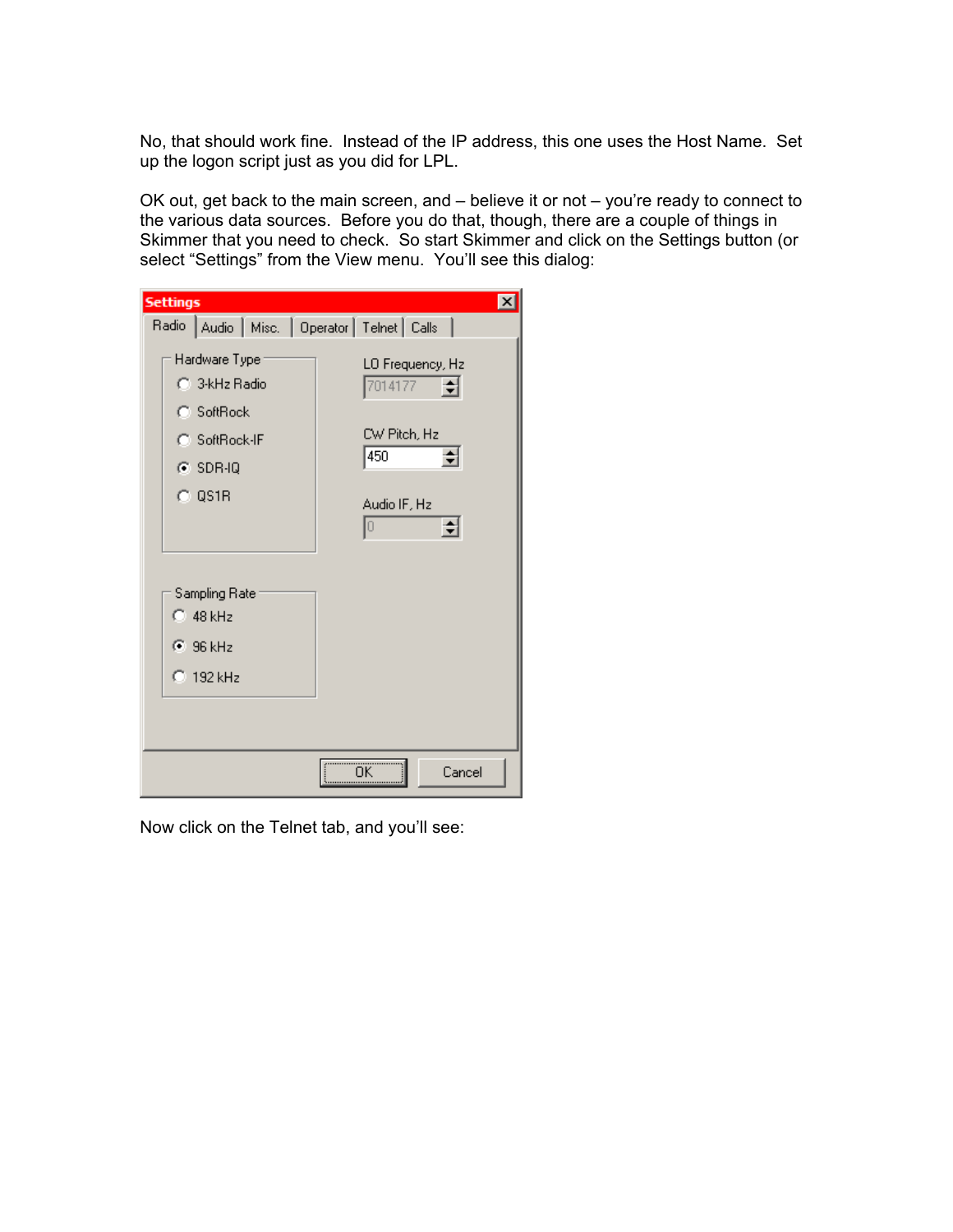| <b>Settings</b><br>$\times$                                                     |
|---------------------------------------------------------------------------------|
| Radio   Audio   Misc.   Operator Telnet   Calls                                 |
| <b>▽</b> Enable Telnet Server<br>7300<br>Port:<br>Require Password<br>Password: |
| $\blacktriangleright$ Do not send callsigns without "CQ"                        |
| Allow SKIMMER commands                                                          |
| Only to/from this User:                                                         |
|                                                                                 |
| öκ<br>Cancel                                                                    |

Make sure that "Enable Telnet Server" is checked, that the port matches the one you designated in the SKIM window in WintelnetX, and that "Do not send callsigns without CQ." This last one is very important, because you don't want Skimmer to spot S&Pers that won't be there if you go looking for them.

Now go back to WintelnetX and select ALL from the dropdown list. To its right you see two buttons. The one to the left is to connect to all the nodes at once. The one on the right (with the big black X) is to disconnect. Now click the "Connect" button.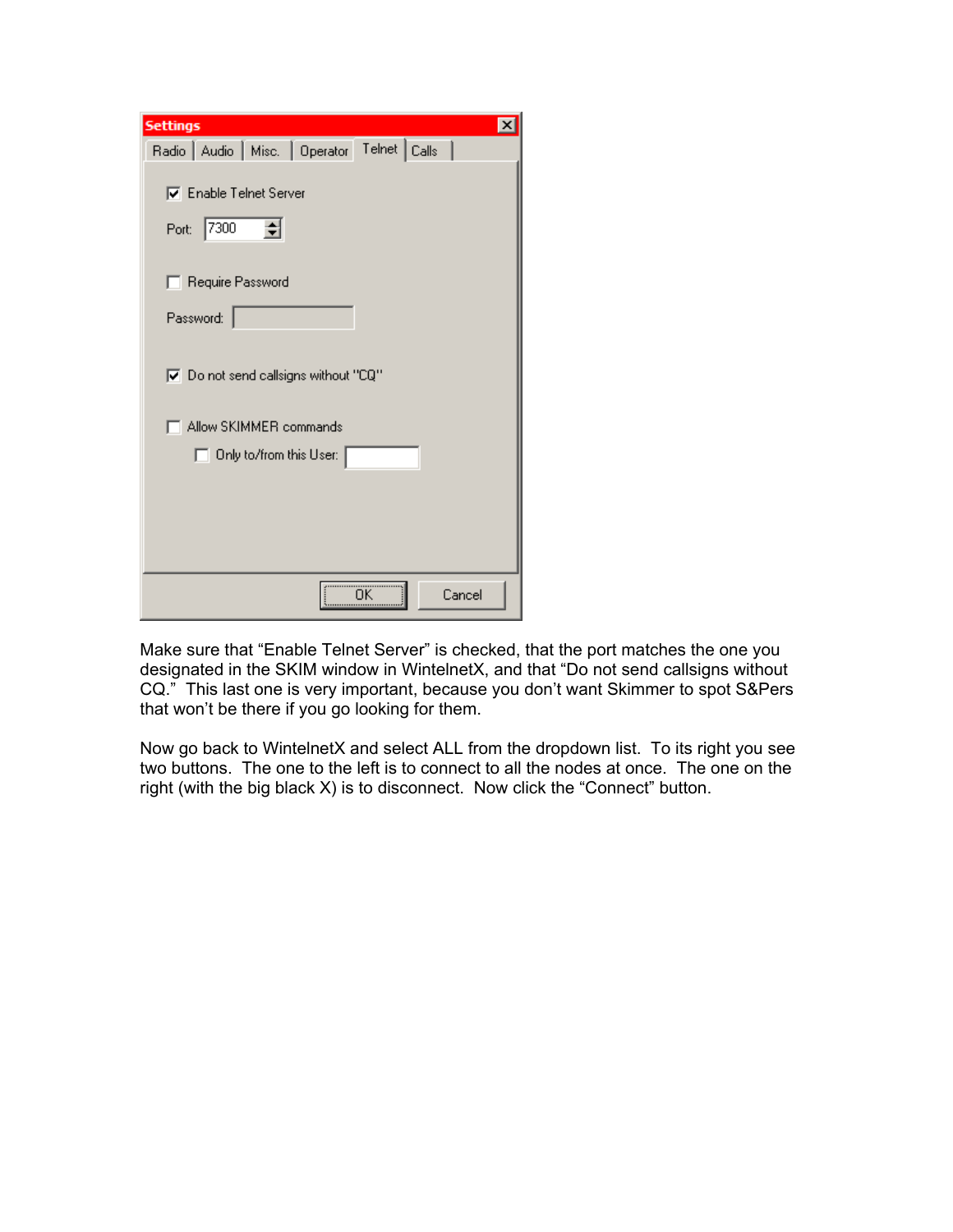| I Wintelnetx - skimmer plus 2 nodes to logger.ini                          | $\blacksquare$ $\blacksquare$ $\blacksquare$                                                                                             |
|----------------------------------------------------------------------------|------------------------------------------------------------------------------------------------------------------------------------------|
| File Edit View Setup Window Help                                           |                                                                                                                                          |
| - X   晒   B  <br>미려대                                                       |                                                                                                                                          |
| 响频<br>ALL                                                                  |                                                                                                                                          |
| Stammer_plus_2_nodes_to_logger.ini:Main<br>$\blacksquare$ D $\blacksquare$ | <u> - 미 ×</u><br>$\sum$ skimmer plus 2 nodes to logger.ini:RXTEL C                                                                       |
| LPL port connect commanded                                                 |                                                                                                                                          |
| TTT port connect commanded                                                 |                                                                                                                                          |
|                                                                            |                                                                                                                                          |
|                                                                            |                                                                                                                                          |
|                                                                            |                                                                                                                                          |
| $ \Box$ $\times$ $\vert$                                                   |                                                                                                                                          |
| S skimmer_plus_2_nodes_to_logger.ini:LPL C<br>*** Connected to: W3LPL      | S, skimmer_plus_2_nodes_to_logger.ini:SKIM C<br>$\underline{\Box} \boxtimes \underline{\times}$<br>Welcome to the CW Skimmer Telnet $cl$ |
| Welcome to the W3LPL AR-Cluster nod                                        | CW Skimmer 1.2 is operated by Pete                                                                                                       |
| Please enter your call:                                                    | Please enter your callsign:                                                                                                              |
|                                                                            |                                                                                                                                          |
| ⊣                                                                          |                                                                                                                                          |
|                                                                            |                                                                                                                                          |
| $\sum$ skimmer_plus_2_nodes_to_logger.ini:TTT C $\qquad$<br><u>니미지</u>     |                                                                                                                                          |
| *** Connected to: K1TTT at 127.0.0.1                                       |                                                                                                                                          |
| Welcome to the K1TTT AR-Cluster nod                                        |                                                                                                                                          |
| Please enter your call:                                                    |                                                                                                                                          |
| ⊣                                                                          |                                                                                                                                          |
|                                                                            |                                                                                                                                          |
|                                                                            |                                                                                                                                          |

Wow, just like downtown! In each of the telnet windows you can see the prompt from the node (or in the case of Skimmer, from the program). If you have set up the logon prompts, each cluster and Skimmer will be automatically logged on. If not, quickly type your call in the bottom line of each node window, just like you would with your telnet client in response to the prompt if you were connecting directly.

Suppose you're not quick enough and a node disconnects you. Simply select that node's name, click "Disconnect" and then "Connect" again.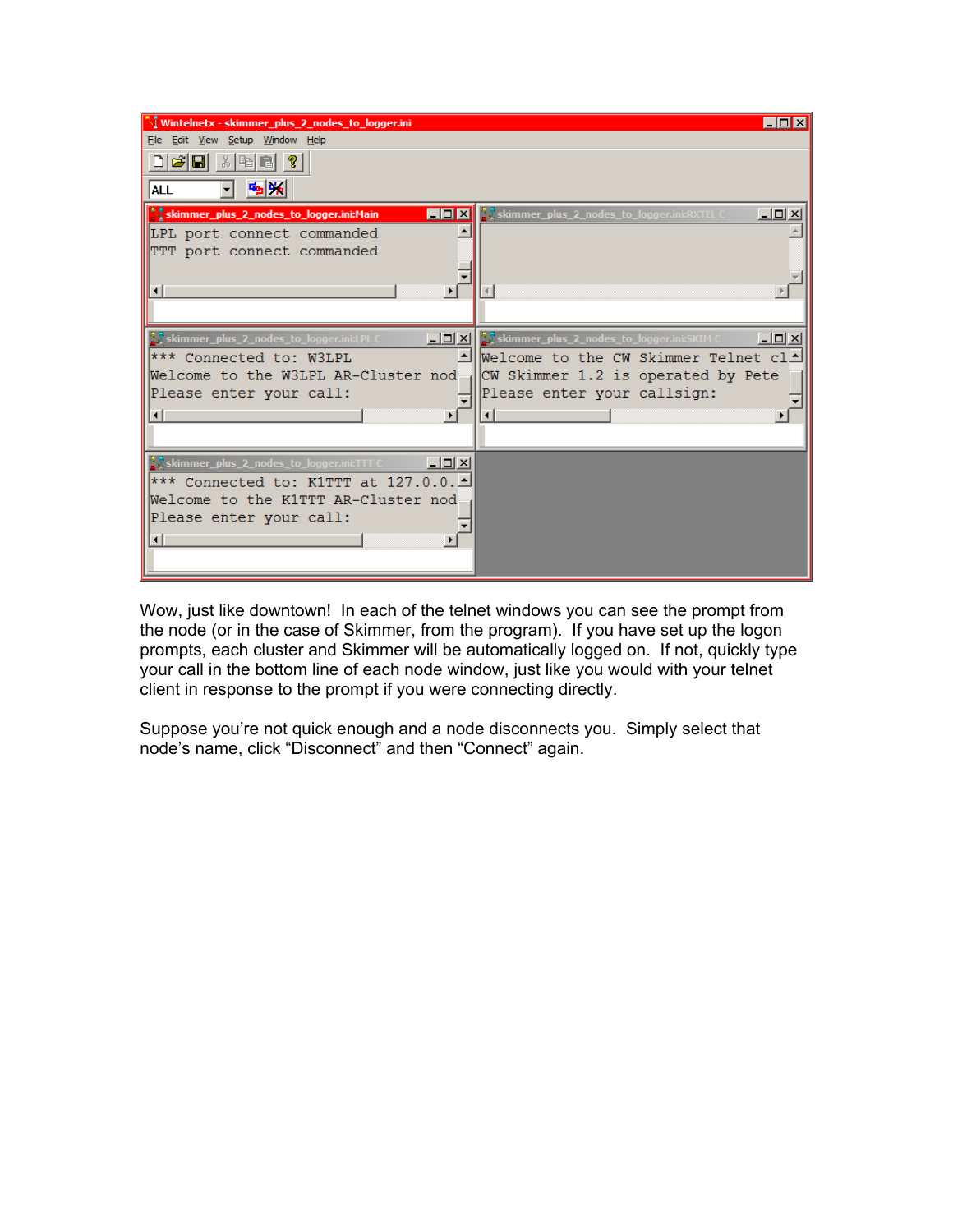| I Wintelnetx - skimmer_plus_2_nodes_to_logger.ini                                   | $\blacksquare$ $\blacksquare$                                                                  |
|-------------------------------------------------------------------------------------|------------------------------------------------------------------------------------------------|
| File Edit View Setup Window Help                                                    |                                                                                                |
| $\lambda$ be cd ?<br>미려대<br>喃喃<br>lπτ                                               |                                                                                                |
| skimmer_plus_2_nodes_to_logger.ini:Main                                             | $\boxed{\Box \Box \boxtimes}$ skimmer_plus_2_nodes_to_logger.ini:RXTEL C<br>$\Box$ ol $\times$ |
| TTT port disconnect commanded (manual RXTEL: Port disconnected                      |                                                                                                |
| TTT port connect commanded                                                          |                                                                                                |
|                                                                                     |                                                                                                |
| $\left  \cdot \right $<br>$\blacktriangleright$                                     |                                                                                                |
|                                                                                     |                                                                                                |
| $ I_{\square} $<br>$\sum$ skimmer_plus_2_nodes_to_logger.ini:LPL C                  | skimmer_plus_2_nodes_to_logger.ini:SKIM C<br>$\Box$                                            |
| N4ZR de W3LPL                                                                       | 19:362 28-Oct 1936Z arc 1⊪N4ZR de SKIMMER 2008-10-28 19:36Z C                                  |
| 14274.0<br>SP3LPG<br>DX de W8NJF:                                                   | DX de N4ZR-#: 14005.4<br>SP9DXX                                                                |
|                                                                                     |                                                                                                |
| $\left  \cdot \right $                                                              | $\left  \cdot \right $                                                                         |
|                                                                                     |                                                                                                |
| <b>A</b> skimmer_plus_2_nodes_to_logger.ini:TTT C<br>$\blacksquare\square$ $\times$ |                                                                                                |
| *** Connected to: K1TTT at 127.0.0.1                                                |                                                                                                |
| Welcome to the K1TTT AR-Cluster nod                                                 |                                                                                                |
| Please enter your call:                                                             |                                                                                                |
| ⊣∥                                                                                  |                                                                                                |
| N4ZR                                                                                |                                                                                                |

That's what I am doing on the screen above. You can see that both Skimmer and W3LPL began sending spots immediately.

I really do recommend the scripts, though – it's just too easy. If you set them up as I've explained, when you click on the "Connect" button you'll see all the ports go through their logon processes automatically, and it'll look like this: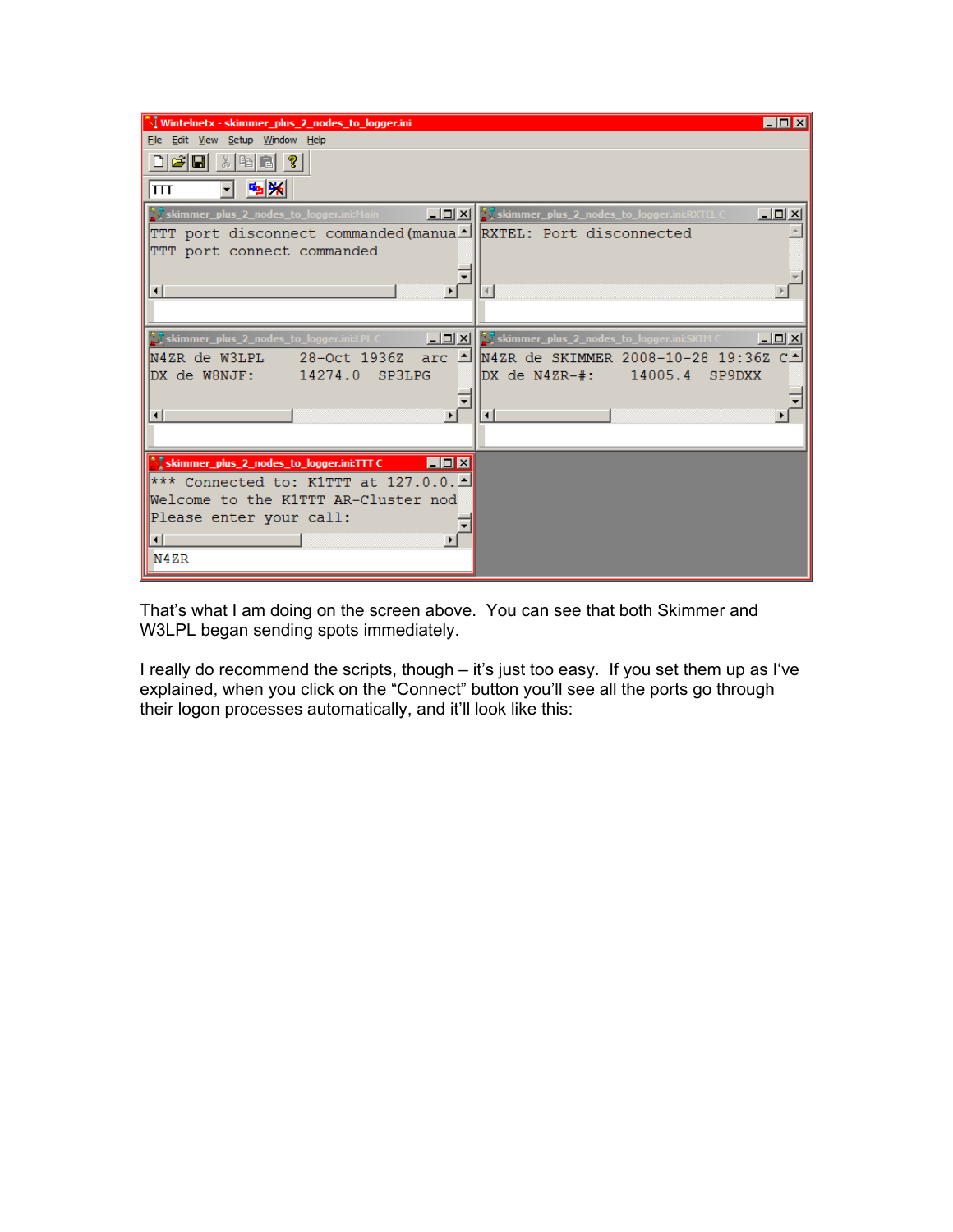| I Wintelnetx - skimmer_plus_2_nodes_to_logger.ini                         | $\Box$ $\Box$ $\times$                                                                                                        |
|---------------------------------------------------------------------------|-------------------------------------------------------------------------------------------------------------------------------|
| File Edit View Setup Window Help                                          |                                                                                                                               |
|                                                                           |                                                                                                                               |
| 喃喃<br>  ALL                                                               |                                                                                                                               |
| 그미지<br>skimmer_plus_2_nodes_to_logger.ini:Main                            | <u>니미지</u><br>skimmer_plus_2_nodes_to_logger.ini:RXTEL C                                                                      |
| LPL port connect commanded                                                | RXTEL: Port disconnected                                                                                                      |
| TTT port connect commanded                                                |                                                                                                                               |
|                                                                           |                                                                                                                               |
| $\blacktriangleright$<br>$\left  \cdot \right $                           |                                                                                                                               |
|                                                                           |                                                                                                                               |
|                                                                           | <b>Stimmer_plus_2_nodes_to_logger.ini:LPL</b> C/S*/A <b>__ _ X   Skimmer_plus_2_nodes_to_logger.ini:SKIM C/S*/A         X</b> |
|                                                                           | 98 nodes, 13 local / 514 total user MazR de SKIMMER 2008-10-29 16:05Z C                                                       |
| N4ZR de W3LPL 29-Oct 1605Z<br>arc                                         | $DX de N4ZR-$ #: 14010.8<br>G3WAB                                                                                             |
|                                                                           |                                                                                                                               |
|                                                                           |                                                                                                                               |
|                                                                           |                                                                                                                               |
| $\sum$ skimmer_plus_2_nodes_to_logger.ini:TTT C/S*/A<br>$\Box$ u $\times$ |                                                                                                                               |
| 28 nodes, 101 local / 101 total use≜                                      |                                                                                                                               |
| N4ZR de K1TTT<br>29-Oct 1602Z<br>arc                                      |                                                                                                                               |
|                                                                           |                                                                                                                               |
|                                                                           |                                                                                                                               |
|                                                                           |                                                                                                                               |
|                                                                           |                                                                                                                               |

Now open the RXTEL port for editing:

| <b>RX Net Connection Setup</b> |                     |                                    |
|--------------------------------|---------------------|------------------------------------|
|                                | RX Setup            |                                    |
|                                | Host Name or IP     | 127.0.0.1                          |
|                                | Port Number         | 23                                 |
|                                | General Port Setup  |                                    |
|                                | Name                | <b>RXTEL</b>                       |
|                                | <b>Is TNC</b>       | <b>FALSE</b>                       |
|                                | Stream              | A                                  |
|                                | Buffer              | 32000                              |
|                                | Keep Alive Time     | 0                                  |
|                                | Port Data Type      | CT User                            |
|                                | MyCall MYCALL       | AntiLoop Px   <                    |
|                                | $H_{\text{OPS}}$ 39 | 25<br>Dupes                        |
|                                | CR/LF 3             | 0=none,1=cr,2=lf,3=cr/lf           |
|                                |                     | □ Add Console Routes Automatically |
|                                | ÖK                  | Cancel                             |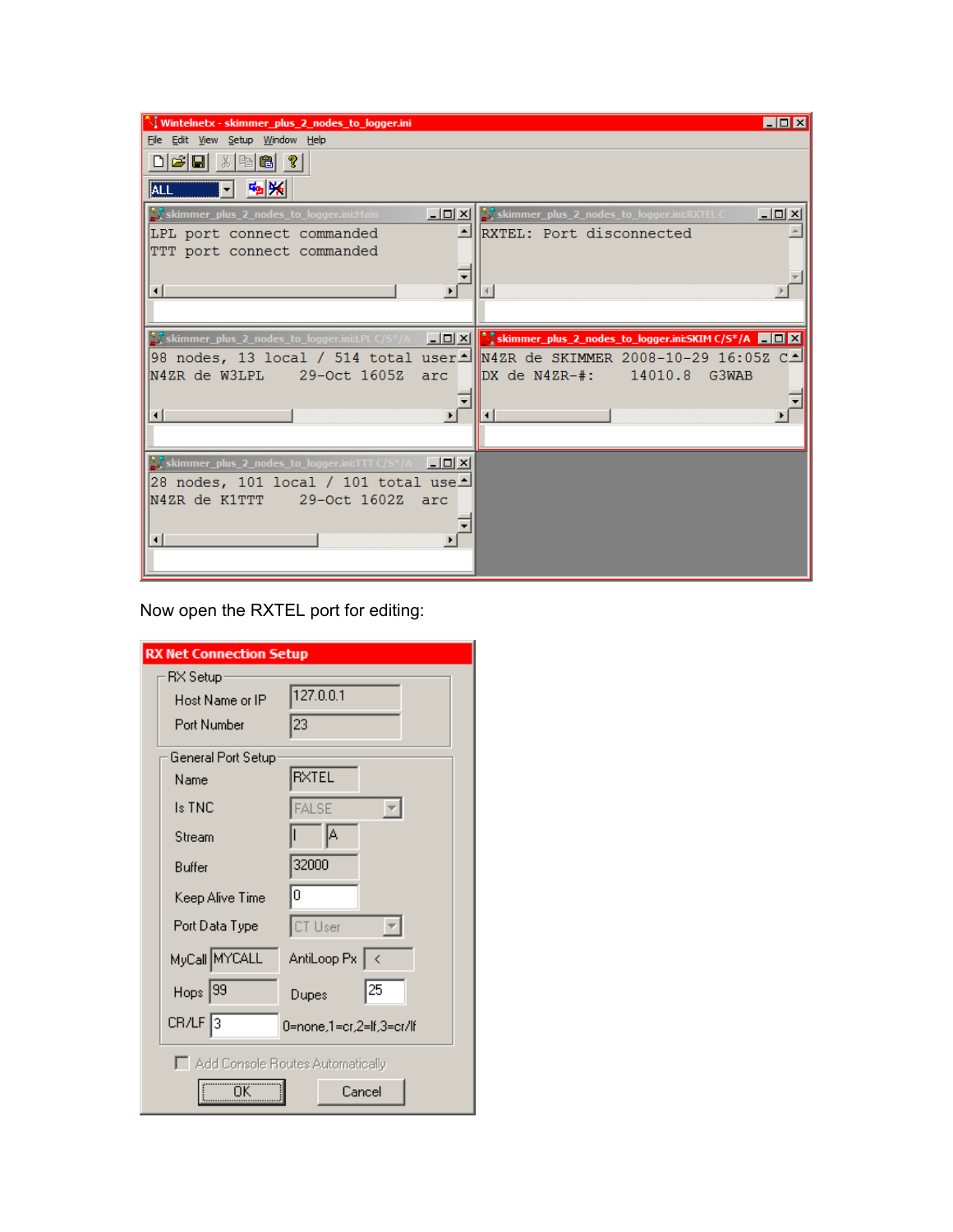Nothing to edit here, unless you want to change the name. It is all set up for a logging program or other telnet client on the same machine as WintelnetX. Just OK out.

Now comes what you've been waiting for. Start your logger and point it to 127.0.0.1, port 23. Different logging programs have different syntax for this – for example, N1MM Logger uses "127.0.0.1:7300", while DX4WIN uses "localhost:7300" and the Windows Telnet client uses "127.0.0.1 7300".

The merged stream of spots will immediately start to flow, like this:

| Telnet Window - Host: 127.0.0.1 23 - Timeout 30 minutes                                               | $\blacksquare$ $\blacksquare$ $\times$                |
|-------------------------------------------------------------------------------------------------------|-------------------------------------------------------|
| Type:<br>Facket   Telnet                                                                              | Close Port<br>wintelnetX                              |
|                                                                                                       |                                                       |
| WN4ZR command error<br>29-Oct 1041Z arc ><br>   N4ZR de W3LPL                                         |                                                       |
| No Help available                                                                                     |                                                       |
| HN4ZR de K1TTT<br>$29 - 0ct$ 1038Z arc $>$<br>IDX de N4ZR-#:<br>$Rx:FM19AE CO-ing$<br>7020.7<br>W9NGA | 1042Z                                                 |
| IDX de KOTV:<br>1831.0<br>KF 5W                                                                       | K 1039Z                                               |
| MDX de KZ4V:<br>7006.2 JA6SOV/HC8                                                                     | HC8 1048Z                                             |
|                                                                                                       |                                                       |
| <b>BYE</b><br>10M<br><b>CONN</b><br>DI/N<br><b>USERS</b><br><b>WWV</b><br>SH/DX                       | <b>20M</b><br>N4ZR<br><b>15M</b><br>40M<br><b>80M</b> |

The KF5W and JA6 spots came from one of the cluster nodes, while that for W9NGA came from Skimmer.

To understand what's going on, go back to WintelnetX and select "Routes" under the Setup menu item.

| <b>Route Setup</b>                                    |                                |
|-------------------------------------------------------|--------------------------------|
|                                                       | <b>Existing Routes</b>         |
| SKIM=>RXTEL<br>RXTEL=>TTT<br>LPL=>RXTEL<br>TTT=>RXTEL |                                |
|                                                       |                                |
| Route From                                            |                                |
| Route To                                              | $\overline{V}$ 2 Way           |
| Remove Route<br>Remove Trace                          | Add Route<br>Done<br>Add Trace |

This is really pretty self-explanatory. The SKIM, LPL and TTT ports are set up to send data to RXTEL. RXTEL can also send data to TTT. What that means, for example, is